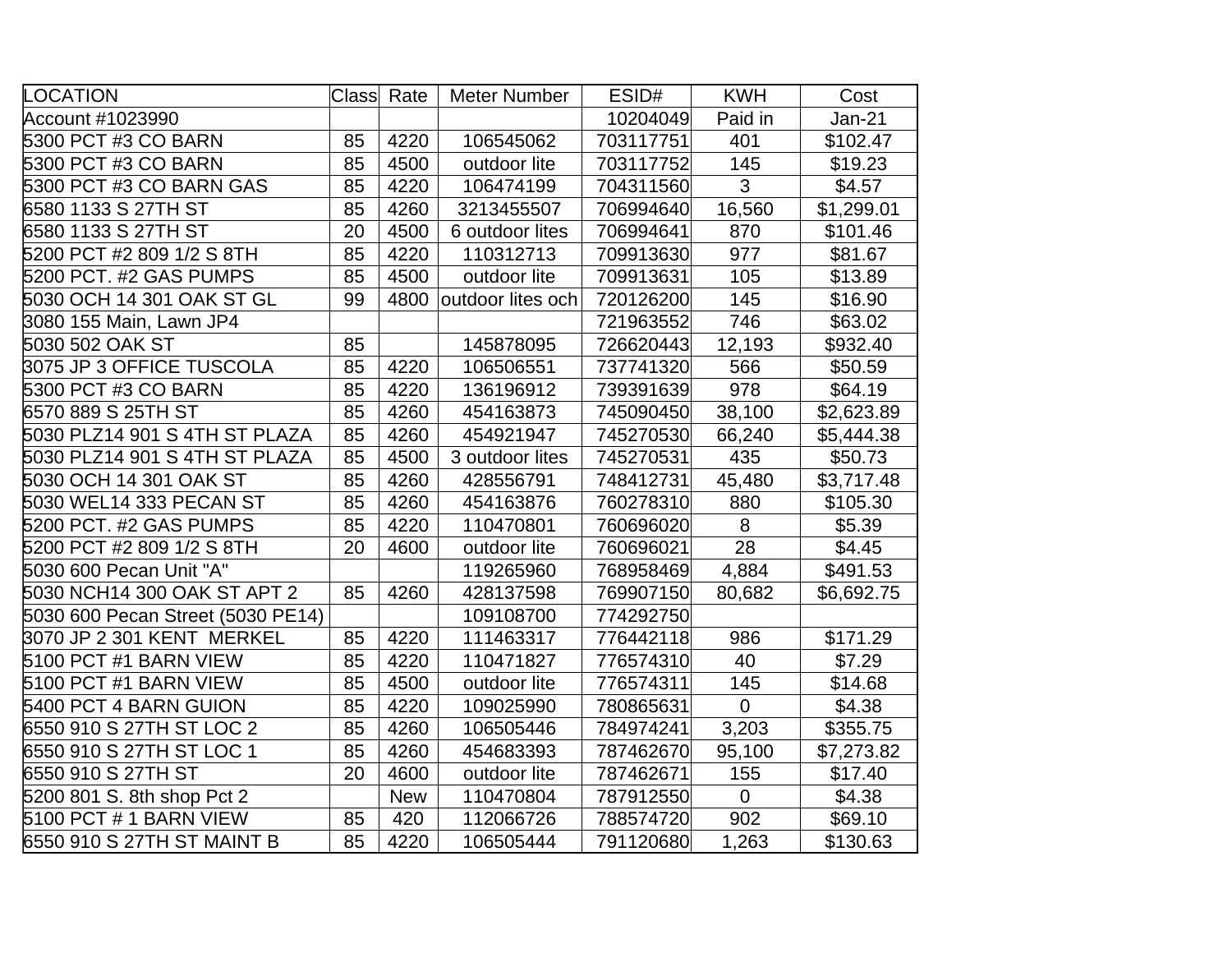| 6550 910 S 27TH ST TS           | 85 | 4260       | 454683394              | 793595191 | 61,200 | \$3,429.59  |
|---------------------------------|----|------------|------------------------|-----------|--------|-------------|
| 6572 889 S. 25TH ST UNIT B 4/07 |    | <b>NEW</b> | 109108883              | 794882825 | 3,738  | \$321.67    |
| 31 accts                        |    |            |                        |           |        | \$33,685.28 |
|                                 |    |            |                        |           |        |             |
| <b>AEP DISTRIBUTION COMPANY</b> |    |            |                        |           |        |             |
| <b>DIRECT ENERGY - PROVIDER</b> |    |            | Contract Ends May 2022 |           |        |             |
|                                 |    |            |                        |           |        |             |
| 5030 Sheriffs office 400 PECAN  |    |            | 582791751              |           | 94,800 | \$6,147.57  |
| 5030 Sheriffs office 405 Pecan  |    |            | 106461694              |           | 0      | \$4.42      |
| PCT 1 Taylor Elect.             |    |            |                        | 101570    |        | \$44.00     |
| PCT 4 Taylor Elect              |    |            |                        | 51306128  | 2150   | \$292.00    |
| <b>PCT 4 Taylor Elect</b>       |    |            |                        | 52140854  | 1396   | \$219.00    |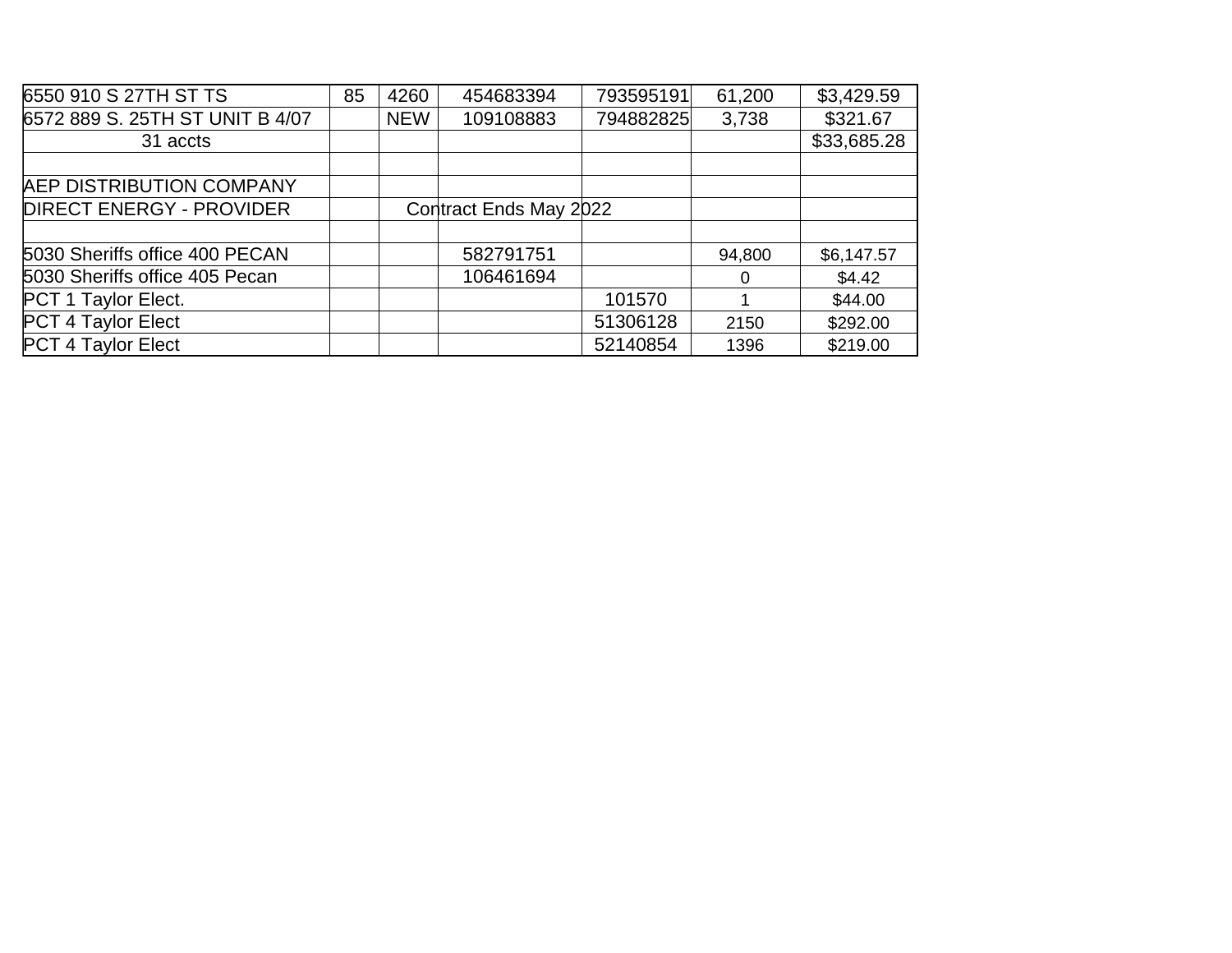| Taylor County Water Meters<br>Paid in Oct 2020 |                         |                    |           |  |  |  |
|------------------------------------------------|-------------------------|--------------------|-----------|--|--|--|
| Location                                       | <b>Meter Number</b>     | <b>CONSUMPTION</b> | COST      |  |  |  |
| 300 Oak Street                                 | 190658999               | $\overline{2}$     | 96.84     |  |  |  |
| 300 Oak ST                                     | 11702*                  | 103                | 1,098.91  |  |  |  |
| 301 Oak ST                                     | 190659563               | 172                | 1,735.75  |  |  |  |
| Agriculture Bldg Welfare                       | 190659468               | 16                 | 267.06    |  |  |  |
| 400 Oak ST                                     | 200557040               | 53                 | 895.95    |  |  |  |
| 889 S25th ST                                   | 190854938               | 44                 | 554.91    |  |  |  |
| 910 S 27th ST                                  | 190659686               | 1,823              | 12,502.31 |  |  |  |
| 910 S27th ST                                   | 200557082               | 1270               | 11,027.85 |  |  |  |
| 600 Pecan                                      | 190632037               | 1                  | 145.46    |  |  |  |
| PCT#1                                          | 470                     | 4,100              | 71.28     |  |  |  |
| PCT <sub>2</sub>                               |                         |                    |           |  |  |  |
| PCT <sub>3</sub>                               | 35                      | 1,000              | 71.23     |  |  |  |
| PCT 4 Guion                                    | 608                     | $\mathbf 0$        | 80.40     |  |  |  |
| PCT 4 Potosi                                   | 2012                    | 880                | 26.87     |  |  |  |
| PCT <sub>3</sub>                               | 554                     | 930                | 70.38     |  |  |  |
|                                                |                         |                    |           |  |  |  |
| JP 2 Merkel                                    | 060-0301-05             | 1000               | 83.06     |  |  |  |
| JP 3 Tuscola                                   | 186                     | $\pmb{0}$          | 32.12     |  |  |  |
| JP 3 Tuscola                                   | 179                     | $\overline{0}$     | 45.94     |  |  |  |
| JP 4 Lawn                                      | 32                      | 160                | 96.00     |  |  |  |
| 500 Pecan St LEC                               | 190659257               | $\mathbf 0$        | 59.60     |  |  |  |
| 450 Pecan St LEC                               | 3995*                   | $\mathbf 0$        | 114.18    |  |  |  |
|                                                | *account # needs update |                    |           |  |  |  |